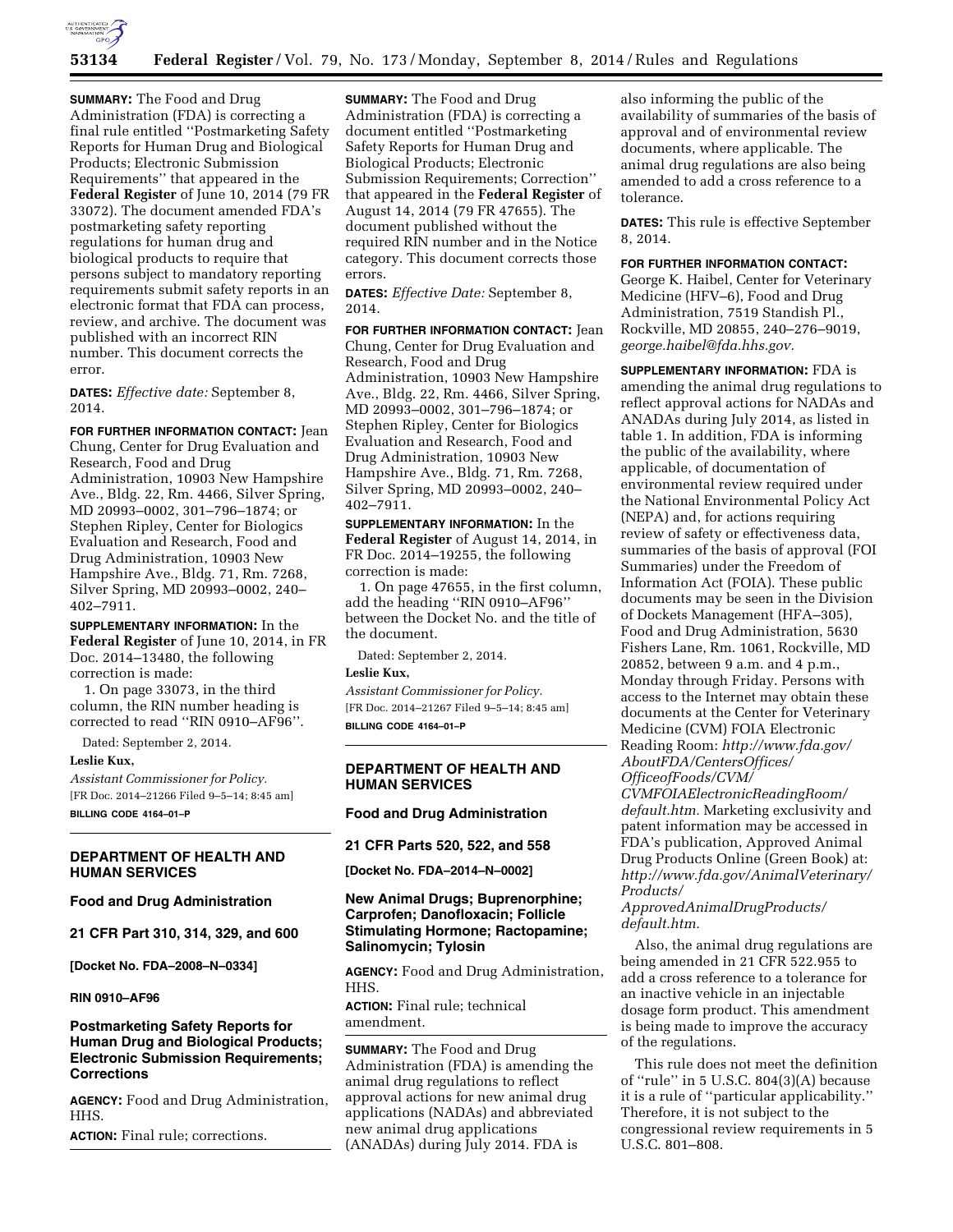## TABLE 1—ORIGINAL AND SUPPLEMENTAL NADAS AND ANADAS APPROVED DURING JULY 2014

| NADA/<br>ANADA           | Sponsor                                                                                                          | New animal drug product<br>name                                                                                                                                               | Action                                                                                                                                                                                                          | 21 CFR<br>sections | <b>FOIA</b><br>summary | <b>NEPA</b><br>review |
|--------------------------|------------------------------------------------------------------------------------------------------------------|-------------------------------------------------------------------------------------------------------------------------------------------------------------------------------|-----------------------------------------------------------------------------------------------------------------------------------------------------------------------------------------------------------------|--------------------|------------------------|-----------------------|
| $013 - 076$ <sup>1</sup> | Elanco Animal Health, A<br>Division of Eli Lilly &<br>Co., Lilly Corporate<br>Center, Indianapolis, IN<br>46285. | TYLAN (tylosin tartrate)<br>Soluble Powder.                                                                                                                                   | Supplemental approval for<br>the control of mortality<br>caused by necrotic en-<br>teritis associated with<br>Clostridium perfringens<br>in broiler chickens.                                                   | 520.2640           | yes                    | EA/FONSI <sup>2</sup> |
| 141-207                  | Zoetis Inc., 333 Portage<br>St., Kalamazoo, MI<br>49007.                                                         | ADVOCIN (danofloxacin<br>injection) Sterile<br>Injectable Solution.                                                                                                           | Supplemental approval for<br>control of bovine res-<br>piratory disease (BRD)<br>in beef cattle at high<br>risk of developing BRD<br>associated with<br>Mannheimia<br>haemolytica and<br>Pasteurella multocida. | 522.522            | yes                    | CE <sup>34</sup>      |
| 141-431                  | <b>Bioniche Animal Health</b><br>USA, Inc., 119 Rowe<br>Rd., Athens, GA 30601.                                   | FOLLTROPIN (porcine pi-<br>tuitary-derived follicle<br>stimulating hormone for<br>injection).                                                                                 | Original approval for the<br>induction of superovula-<br>tion in beef and dairy<br>heifers and cows.                                                                                                            | 522.1002           | yes                    | CE <sup>35</sup>      |
| 141-434                  | Abbott Laboratories, North<br>Chicago, IL 60064.                                                                 | SIMBADOL<br>(buprenorphine injec-<br>tion).                                                                                                                                   | Original approval for con-<br>trol of postoperative<br>pain associated with<br>surgical procedures in<br>cats.                                                                                                  | 522.230            | yes                    | CE <sub>36</sub>      |
| 200-520                  | Norbrook Laboratories,<br>Ltd., Station Works,<br>Newry BT35 6JP,<br>Northern Ireland.                           | CARPRIEVE (carprofen)<br>Injection.                                                                                                                                           | Original approval as a ge-<br>neric copy of NADA<br>141-199.                                                                                                                                                    | 522.304            | ves                    | CE <sup>37</sup>      |
| 200-559                  | Zoetis Inc., 333 Portage<br>St., Kalamazoo, MI<br>49007.                                                         | <b>ACTOGAIN 45</b><br>(ractopamine HCI) plus<br>RUMENSIN (monensin)<br>Type B and C medi-<br>cated feeds.                                                                     | Original approval as a ge-<br>neric copy of NADA<br>141-225.                                                                                                                                                    | 558.500            | yes                    | CE <sup>37</sup>      |
| $200 - 566$ <sup>1</sup> | Huvepharma AD, 5th<br>Floor, 3A Nikolay<br>Haytov Str., 1113 So-<br>phia, Bulgaria.                              | OPTAFLEXX 45<br>(ractopamine HCI) plus<br>RUMENSIN (monensin)<br>plus TYLOVET (tylosin<br>phosphate) Type B and<br>C medicated feeds.                                         | Original approval as a ge-<br>neric copy of NADA<br>141-224.                                                                                                                                                    | 558.500            | yes                    | CE <sub>37</sub>      |
| 200-5671                 | Huvepharma AD, 5th<br>Floor, 3A Nikolay<br>Haytov Str., 1113 So-<br>phia, Bulgaria.                              | OPTAFLEXX 45<br>(ractopamine HCI) plus<br>RUMENSIN (monensin)<br>plus TYLOVET (tylosin<br>phosphate) plus MGA<br>(melengestrol acetate)<br>Type B and C medi-<br>cated feeds. | Original approval as a ge-<br>neric copy of NADA<br>141-233.                                                                                                                                                    | 558.500            | yes                    | CE <sub>37</sub>      |
| $200 - 569$ <sup>1</sup> | Huvepharma AD, 5th<br>Floor, 3A Nikolay<br>Haytov Str., 1113 So-<br>phia, Bulgaria.                              | TYLAN (tylosin phos-<br>phate) plus SACOX<br>(salinomycin sodium)<br>Type C medicated<br>feeds.                                                                               | Original approval as a ge-<br>neric copy of NADA<br>141-198.                                                                                                                                                    | 558.550            | yes                    | CE <sup>37</sup>      |
| $200 - 570$ <sup>1</sup> | Huvepharma AD, 5th<br>Floor, 3A Nikolay<br>Haytov Str., 1113 So-<br>phia, Bulgaria.                              | TYLOVET (tylosin phos-<br>phate) plus BIO-COX<br>(salinomycin sodium)<br>Type C medicated<br>feeds.                                                                           | Original approval as a ge-<br>neric copy of NADA<br>$141 - 198.$                                                                                                                                                | 558.550            | yes                    | $CE^{37}$             |

1The listed application is affected by guidance for industry (GFI) #213, ''New Animal Drugs and New Animal Drug Combination Products Administered in or on Medicated Feed or Drinking Water of Food-Producing Animals: Recommendations for Drug Sponsors for Voluntarily Aligning

Product Use Conditions with GFI #209", December 2013.<br><sup>2</sup>The Agency has carefully considered an environmental assessment (EA) of the potential environmental impact of this action and has made a

finding of no significant impact (FONSI).<br><sup>3</sup>The Agency has determined under 21 CFR 25.33 that this action is categorically excluded (CE) from the requirement to submit an environmental assessment or an environmental impact statement because it is of a type that does not individually or cumulatively have a significant ef-

fect on the human environment.<br><sup>4</sup> CE granted under 21 CFR 25.33(d)(5).

5 CE granted under 21 CFR 25.33(c).

 $^6$  CE granted under 21 CFR 25.33(d)(1).

7 CE granted under 21 CFR 25.33(a)(1).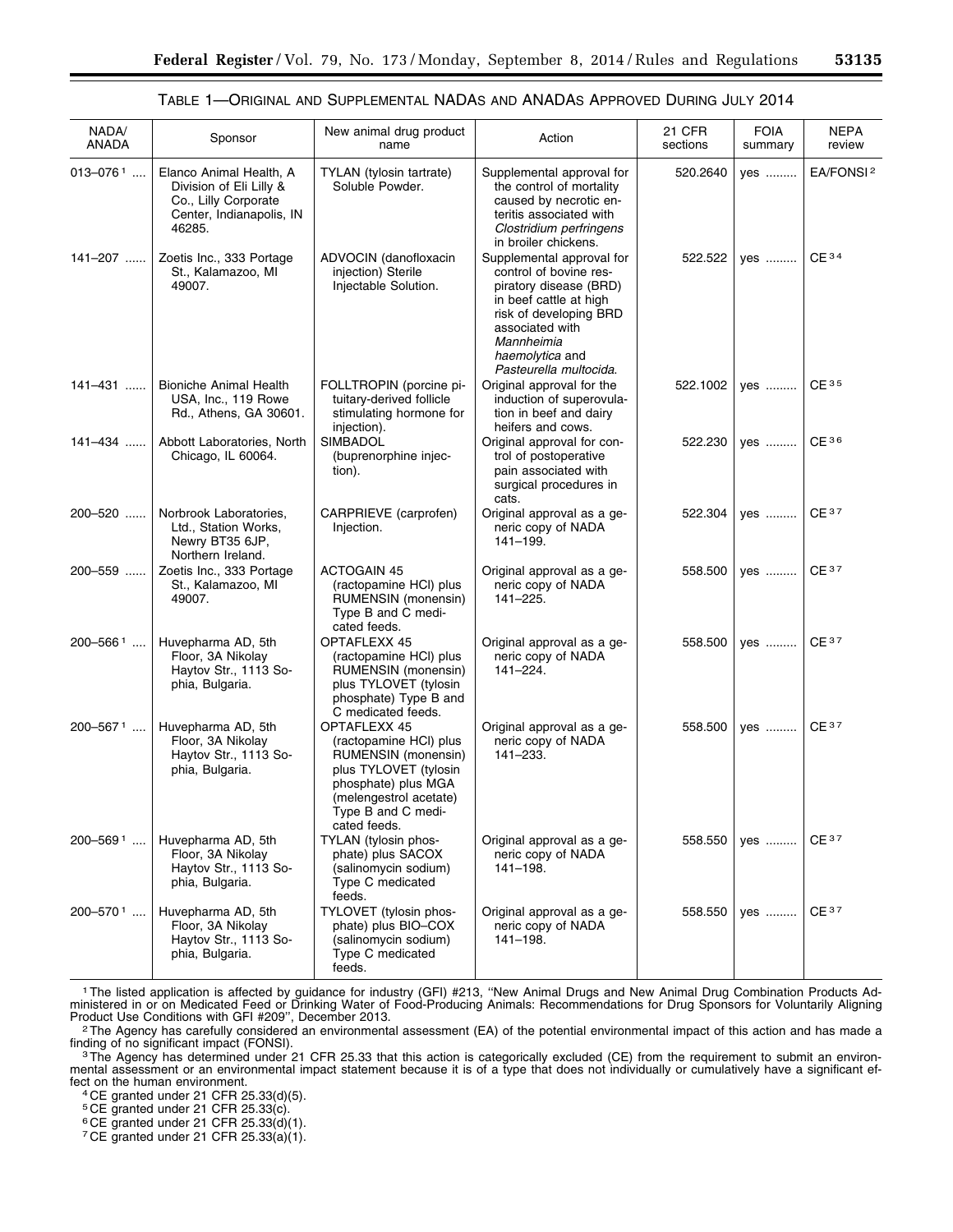\* \* \* \* \*

**ANIMAL DRUGS** 

## **List of Subjects**

*21 CFR Parts 520 and 522* 

Animal drugs.

*21 CFR Part 558* 

Animal drugs, Animal feeds.

Therefore, under the Federal Food, Drug, and Cosmetic Act and under authority delegated to the Commissioner of Food and Drugs and redelegated to the Center for Veterinary Medicine, 21 CFR parts 520, 522, and 558 are amended as follows:

## **PART 520—ORAL DOSAGE FORM NEW ANIMAL DRUGS**

■ 1. The authority citation for 21 CFR part 520 continues to read as follows:

**Authority:** 21 U.S.C. 360b.

 $\blacksquare$  2. In § 520.2640, revise paragraphs (b) and (e)(1) to read as follows:

## **§ 520.2640 Tylosin.**

\* \* \* \* \*

(b) *Sponsors.* (1) No. 000986 for use as in paragraphs  $(e)(1)$ ,  $(e)(2)(i)$ ,  $(e)(2)(ii)(A), (e)(2)(iii), (e)(3), and (e)(4)$ of this section.

(2) No. 016592 for use as in paragraphs (e)(1)(i)(A), (e)(1)(ii), (e)(2)(i),  $(e)(2)(ii)(A), (e)(2)(iii), (e)(3), and (e)(4)$ of this section.

(3) No. 061623 for use as in paragraphs  $(e)(1)(i)(A)$ ,  $(e)(1)(ii)$ ,  $(e)(2)(i)$ ,  $(e)(2)(ii)(B), (e)(2)(iii), (e)(3), and (e)(4)$ of this section.

- \* \* \* \* \*
- (e) \* \* \*

(1) *Chickens*—(i) *Amounts and indications for use.—*(A) Administer 2 grams per gallon (528 parts per million (ppm)) for 1 to 5 days as an aid in the treatment of chronic respiratory disease (CRD) associated with *Mycoplasma gallisepticum* in broiler and replacement chickens. For the control of CRD associated with *M. gallisepticum* at time of vaccination or other stress in chickens. For the control of CRD associated with *Mycoplasma synoviae*  in broiler chickens. Treated chickens should consume enough medicated drinking water to provide 50 milligrams (mg) tylosin per pound of body weight per day.

(B) Administer 851 to 1,419 mg/gallon (225 to 375 ppm) for 5 days for the control of mortality caused by necrotic enteritis associated with *Clostridium perfringens* in broiler chickens.

(ii) *Limitations.* Do not use in layers producing eggs for human consumption. Do not administer within 24 hours of slaughter.

# **PART 522—IMPLANTATION OR INJECTABLE DOSAGE FORM NEW**

■ 3. The authority citation for 21 CFR part 522 continues to read as follows:

**Authority:** 21 U.S.C. 360b.

 $\blacksquare$  4. Add § 522.230 to read as follows:

### **§ 522.230 Buprenorphine.**

(a) *Specifications.* Each milliliter of solution contains 1.8 milligrams (mg) buprenorphine.

(b) *Sponsor.* See No. 000044 in § 510.600(c) of this chapter.

(c) *Conditions of use in cats*—(1) *Amount.* Administer 0.24 mg per kilogram (0.11 mg per pound) by subcutaneous injection once daily, for up to 3 days. Administer the first dose approximately 1 hour prior to surgery.

(2) *Indications for use.* For the control of postoperative pain associated with surgical procedures in cats.

(3) *Limitations.* Federal law restricts this drug to use by or on the order of a licensed veterinarian.

#### **§ 522.304 [Amended]**

■ 5. In § 522.304, paragraph (b), remove ''No. 054771'' and in its place add ''Nos. 054771 and 055529''.

■ 6. In § 522.522, remove paragraph (d)(2); redesignate paragraph (d)(3) as paragraph (d)(2); and revise paragraph (d)(1) to read as follows:

#### **§ 522.522 Danofloxacin.**

\* \* \* \* \* (d) \* \* \*

(1) *Amount and indications for use.*  Administer by subcutaneous injection either:

(i) 6 mg per kilogram (/kg) of body weight, repeated in 48 hours, for the treatment of bovine respiratory disease (BRD) associated with *Mannheimia haemolytica* and *Pasteurella multocida;*  or

(ii) 8 mg/kg of body weight as a single dose for the treatment of BRD associated with *M. haemolytica* and *P. multocida*  and for the control of BRD in beef cattle at high risk of developing BRD associated with *M. haemolytica* and *P. multocida.* 

\* \* \* \* \*

■ 7. In § 522.955, revise paragraph (c) to read as follows:

#### **§ 522.955 Florfenicol.**

\* \* \* \* \*

(c) *Related tolerances.* See §§ 500.1410 and 556.283 of this chapter.  $\star$   $\star$   $\star$ 

■ 8. In § 522.1002, add paragraph (c) to read as follows:

# **§ 522.1002 Follicle stimulating hormone.**

\* \* \* \* \*

(c)(1) *Specifications.* Each package contains 2 vials. One vial contains 700 international units (IU) porcinepituitary derived follicle stimulating hormone (FSH) equivalent to 400 milligrams NIH–FSH–P1, as a dry powder. The other vial contains 20 milliliters (mL) of bacteriostatic sodium chloride injection. When reconstituted, each milliliter of constituted solution contains 35 IU FSH.

(2) *Sponsor.* See No. 064847 in § 510.600(c) of this chapter.

(3) *Conditions of use—*(i) *Dosage.*  Administer 2.5 mL (87.5 IU) intramuscularly, twice daily at 12-hour intervals, for 4 consecutive days. In conjunction with the 6th dose, administer an approved prostaglandin product for cattle (cloprostenol sodium or dinoprost tromethamine), using the labeled dosage and administration instructions to cause luteolysis and induce estrus. See § 522.460 for use of cloprostenol sodium or § 522.690 for use of dinoprost tromethamine.

(ii) *Indications for use.* For the induction of superovulation in beef and dairy heifers and cows.

(iii) *Limitations.* Federal law restricts this drug to use by or on the order of a licensed veterinarian.

## **PART 558—NEW ANIMAL DRUGS FOR USE IN ANIMAL FEEDS**

■ 9. The authority citation for 21 CFR part 558 continues to read as follows:

**Authority:** 21 U.S.C. 360b, 371.

■ 10. In § 558.500, revise paragraphs  $(e)(2)(ii), (e)(2)(iv), (e)(2)(vii), (e)(2)(ix),$  $(e)(2)(x)$ ,  $(e)(2)(xii)$ , and  $(e)(2)(xiii)$ , to read as follows:

### **§ 558.500 Ractopamine.**

 $\star$   $\quad$   $\star$   $\quad$   $\star$ (e) \* \* \*

 $(2) * * * *$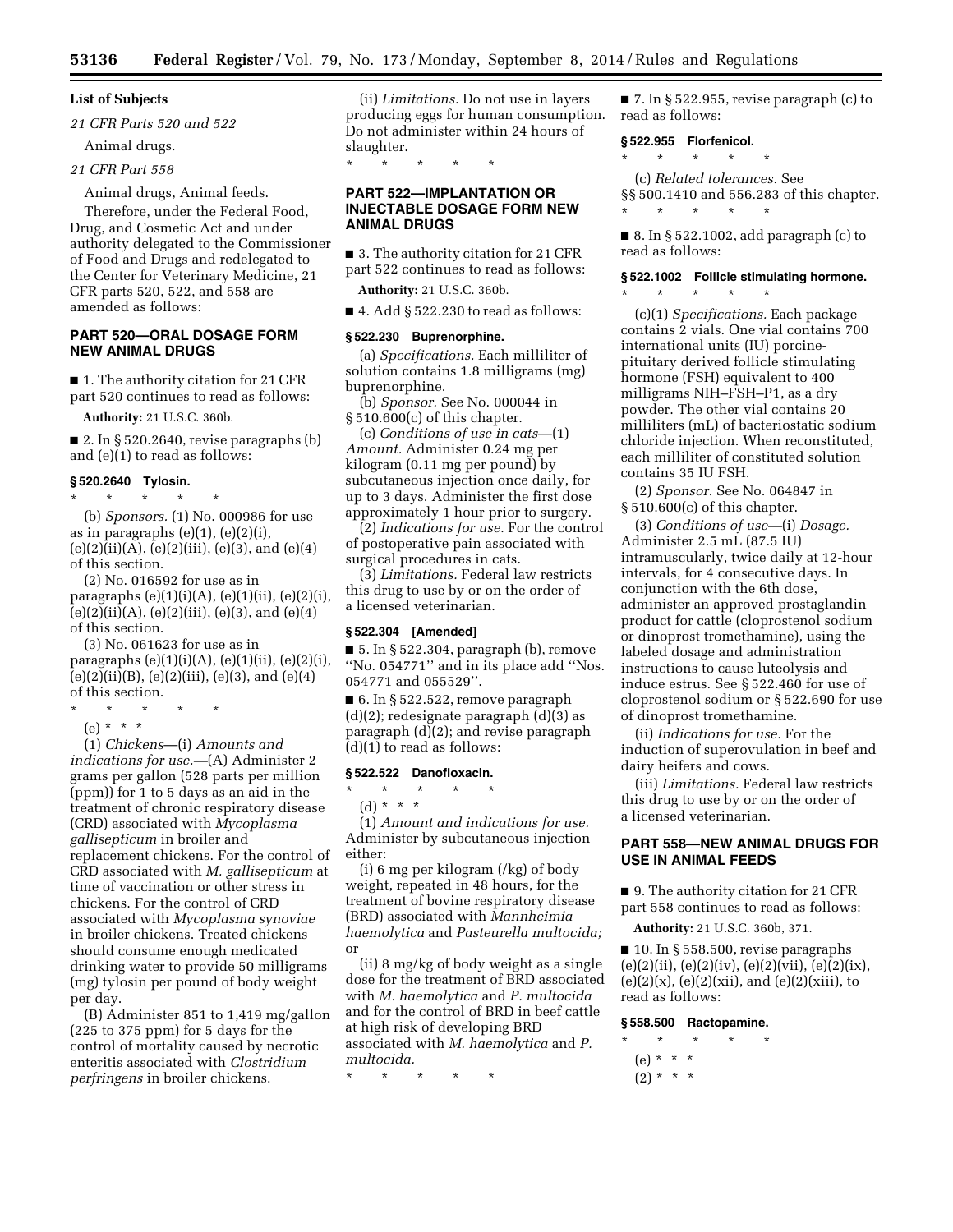$\equiv$ 

| Ractopamine in grams/ton | Combination in grams/ton                                                                                                                                            | Indications for use                                                                                                                                                                                                                                                                                                                     | Limitations                                                                                                                                                                                                                                                                                                                                                                                                  | Sponsor                      |
|--------------------------|---------------------------------------------------------------------------------------------------------------------------------------------------------------------|-----------------------------------------------------------------------------------------------------------------------------------------------------------------------------------------------------------------------------------------------------------------------------------------------------------------------------------------|--------------------------------------------------------------------------------------------------------------------------------------------------------------------------------------------------------------------------------------------------------------------------------------------------------------------------------------------------------------------------------------------------------------|------------------------------|
|                          |                                                                                                                                                                     |                                                                                                                                                                                                                                                                                                                                         |                                                                                                                                                                                                                                                                                                                                                                                                              |                              |
|                          | Monensin 10 to 40 to provide<br>0.14 to 0.42 mg monensin/<br>Ib of body weight, depend-<br>ing on severity of coccidi-<br>osis challenge, up to 480<br>mg/head/day. | Cattle fed in confinement for<br>slaughter: As in paragraph<br>$(e)(2)(i)$ of this section; for<br>prevention and control of<br>coccidiosis due to Eimeria<br>bovis and E zuernii.                                                                                                                                                      | As in paragraph $(e)(2)(i)$ of<br>this section; see paragraph<br>§§ 558.355(d) of this chap-<br>ter. Ractopamine as pro-<br>vided by Nos. 000986 or<br>054771 in §510.600(c) of<br>this chapter; monensin as<br>provided by No. 000986 in<br>§510.600(c) of this chapter.                                                                                                                                    | 000986, 054771               |
|                          |                                                                                                                                                                     |                                                                                                                                                                                                                                                                                                                                         |                                                                                                                                                                                                                                                                                                                                                                                                              |                              |
|                          | 0.14 to 0.42 mg monensin/<br>Ib of body weight, depend-<br>ing on severity of coccidi-<br>osis challenge, up to 480<br>mg/head/day, plus tylosin<br>8 to 10.        | Cattle fed in confinement for<br>slaughter: As in paragraph<br>$(e)(2)(i)$ of this section; for<br>prevention and control of<br>coccidiosis due to Eimeria<br>bovis and E zuernii; and<br>for reduction of incidence<br>of liver abscesses caused<br>by Fusobacterium<br>necrophorum and<br>Arcanobacterium<br>(Actinomyces) pyogenes.  | As in paragraph $(e)(2)(i)$ of<br>this section; see<br>§§ 558.355(d) and<br>558.625(c) of this chapter.<br>Ractopamine as provided<br>by No. 000986 with tylosin<br>as provided by Nos.<br>000986 or 016592 in<br>§ 510.600(c) of this chap-<br>ter; or ractopamine as pro-<br>vided by No. 054771 with<br>tylosin as provided by No.<br>000986 in §510.600(c) of<br>this chapter.                           | 000986.<br>016592,<br>054771 |
|                          |                                                                                                                                                                     |                                                                                                                                                                                                                                                                                                                                         |                                                                                                                                                                                                                                                                                                                                                                                                              |                              |
|                          | Monensin 10 to 40 to provide<br>0.14 to 0.42 mg monensin/<br>Ib of body weight, depend-<br>ing on severity of coccidi-<br>osis challenge, up to 480<br>mg/head/day. | Cattle fed in confinement for<br>slaughter: As in paragraph<br>$(e)(2)(vi)$ of this section; for<br>prevention and control of<br>coccidiosis due to Eimeria<br>bovis and E zuernii.                                                                                                                                                     | As in paragraph (e)(2)(vi) of<br>this section; see paragraph<br>§§ 558.355(d) of this chap-<br>ter. Ractopamine as pro-<br>vided by Nos. 000986 or<br>054771 in §510.600(c) of<br>this chapter; monensin as<br>provided by No. 000986 in<br>§510.600(c) of this chapter.                                                                                                                                     | 000986, 054771               |
|                          |                                                                                                                                                                     |                                                                                                                                                                                                                                                                                                                                         |                                                                                                                                                                                                                                                                                                                                                                                                              |                              |
|                          | 0.14 to 0.42 mg monensin/<br>Ib of body weight, depend-<br>ing on severity of coccidi-<br>osis challenge, up to 480<br>mg/head/day, plus tylosin<br>8 to 10.        | Cattle fed in confinement for<br>slaughter: As in paragraph<br>$(e)(2)(vi)$ of this section; for<br>prevention and control of<br>coccidiosis due to Eimeria<br>bovis and E zuernii; and<br>for reduction of incidence<br>of liver abscesses caused<br>by Fusobacterium<br>necrophorum and<br>Arcanobacterium<br>(Actinomyces) pyogenes. | As in paragraph (e)(2)(vi) of<br>this section; see<br>§§ 558.355(d) and<br>558.625(c) of this chapter.<br>Ractopamine and<br>monensin as provided by<br>No. 000986 with tylosin as<br>provided by Nos. 000986<br>or 016592 in §510.600(c)<br>of this chapter; or<br>ractopamine as provided<br>by No. 054771 with<br>monensin and tylosin as<br>provided by No. 000986 in<br>$§ 510.600(c)$ of this chapter. | 000986,<br>016592,<br>054771 |